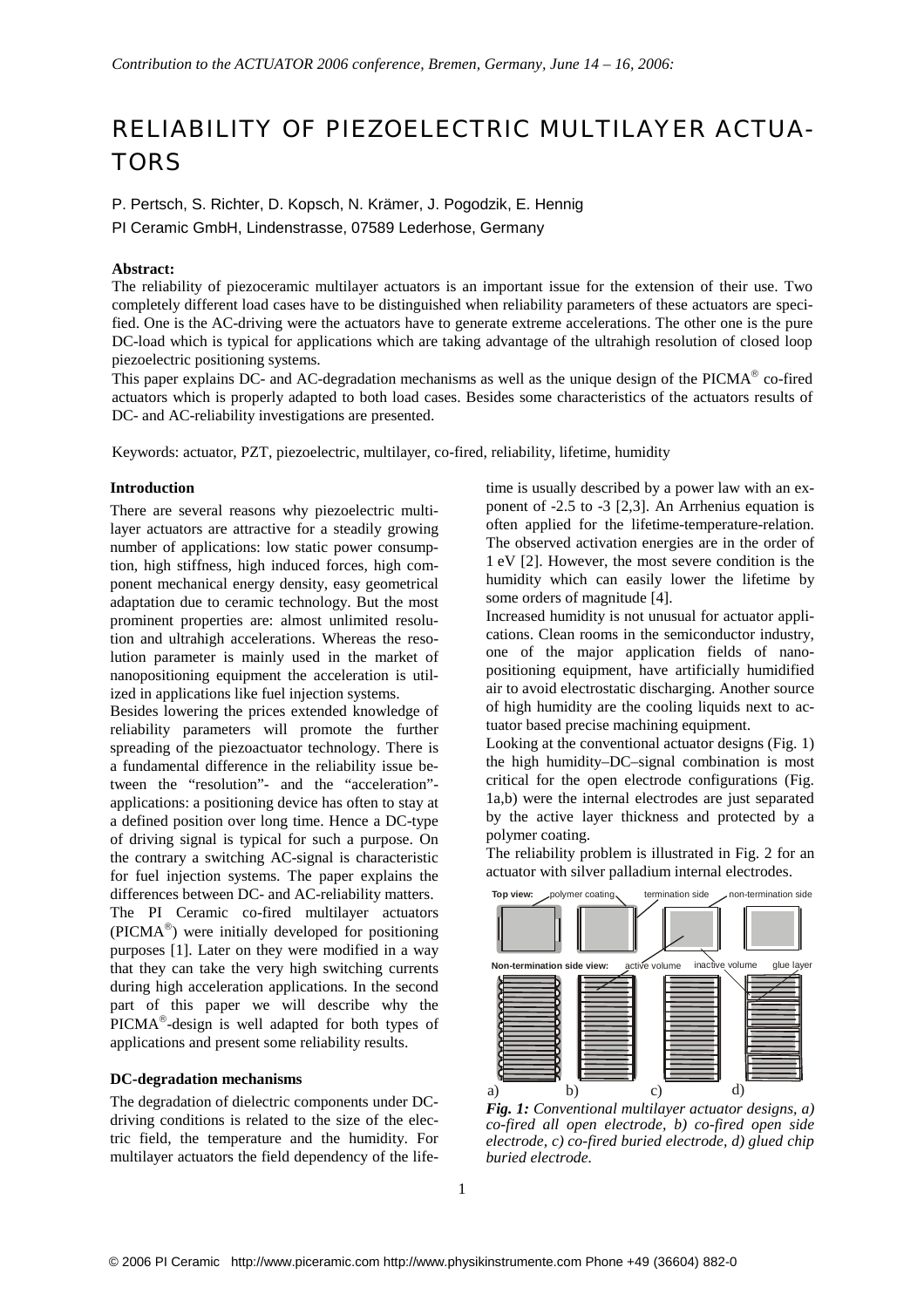Because no polymer coating is able to prevent moisture penetration [5,6], water is attracted by the field and ionized by electrolysis. Ag<sup>+</sup>-ions move as Ag(OH) from the anode trough cracks, voids, dissolved secondary phases at the grain boundaries and, especially, on the surface to the cathode [7,8]. There it is reconverted into metallic silver. As a result silver dendrites grow from the cathode to the anode. First they lower the resistance later they can cause a breakdown. This phenomenon can be easily studied by putting a drop of water on an unprotected surface of an actuator at its nominal field. It takes just minutes to get a migration (Fig. 2b).

DC-humidity degradation is not just related to Ag/Pd-internal electrodes but also actuators with platinum electrodes tend to degrade at high fields [9]. Some authors just refer to dissolved "ions out of the ceramic" which cause the degradation [5,6].



*Fig. 2: DC-degradation process in an open silver – palladium electrode actuator a) humidity driven degradation processes, b) water induced migration on an actuator surface without polymer protection.*

#### **AC-degradation mechanisms**

Besides material related AC-degradation phenomena [10] there are also design related issues. All actuator designs have inactive insulation volumes which are not field-accessed (Fig. 3). In these volumes tensile stresses are induced because the adjacent active regions expand along the actuator axis.

The higher the tensile stresses the higher is the probability to get uncontrolled cracks in axial direction which can either cause a dielectric breakdown or just separate an internal electrode from the termination. It can be shown that the tensile stresses increase when the actuator gets higher and the inactive volume gets longer (Fig. 3 c) as well as wider.

One possibility to limit this stress accumulation could be the segmentation of the actuator by just gluing chips together (Fig. 1 d). Then the stress would be released partially by the gluing layers. But this solution has principal drawbacks. Chips as well as actuators have no precise mechanical dimensions when they are fired. So either all the single chips have to be ground before gluing which is expensive and needs thick passive layers in the design, i.e. stress concentrations and loss of strain, or they are glued "as fired" which results in non-homogeneous gluing and termination layers.



*Fig. 3: Tensile stresses in the inactive actuator volume a) cracking in the termination insulation plane, b) cracking in the buried electrode plane c) actuator length dependence of the maximum tensile stress in the inactive volume [11].*

#### **PICMA-design**

Fig. 4 shows the PICMA $^{\circ}$ -design. On the nontermination surface it has a thin ceramic protection layer [12] (Fig. 4 d). This inorganic coating can not be penetrated by the humidity, pretty much as the buried design (Fig. 1 c). The layer is pressed on the surface already in the green state. It is made of the same PZT ceramic material as the active layers. In contrast to the buried design where the insulation width has to be at least 200-300  $\mu$ m for tolerance reasons, it has uniformly the same thickness as the active layers. Therefore it is partially accessed by the scattering field of the internal electrodes (Fig. 4 d) and, consequently, it is partly poled and expands during operation. Hence, the stress as well as the number of cracks are limited. Effects like significant stress accumulation in the non-termination insulation volume in the buried electrode design (Fig. 1 c) or stress concentration at the corners in the glued chip design [9] (Fig. 1 d) are avoided.

The second special feature is the slot segmentation of the stack to prevent stress accumulation in the termination insulation volume [12] (Fig. 4 a). In contrast to solutions were semi-controlled cracks are induced by poling these slots are already formed during sintering. The slot distance of about 2 mm is well adapted to the minimal stress optimum (Fig. 3c). The slot depth of 300-400 µm matches to the finding that poling cracks stop growing after 200 µm [13]. Moreover, the slot-layer has double the thickness as the other layers but it is active (Fig. 4 c). This prevents the slots from further growing.

The third feature is the special slot bypassing contact stripe layout [14] (Fig. 4 e). Usually the internal electrodes are contacted by a fired on Ag/Pd-